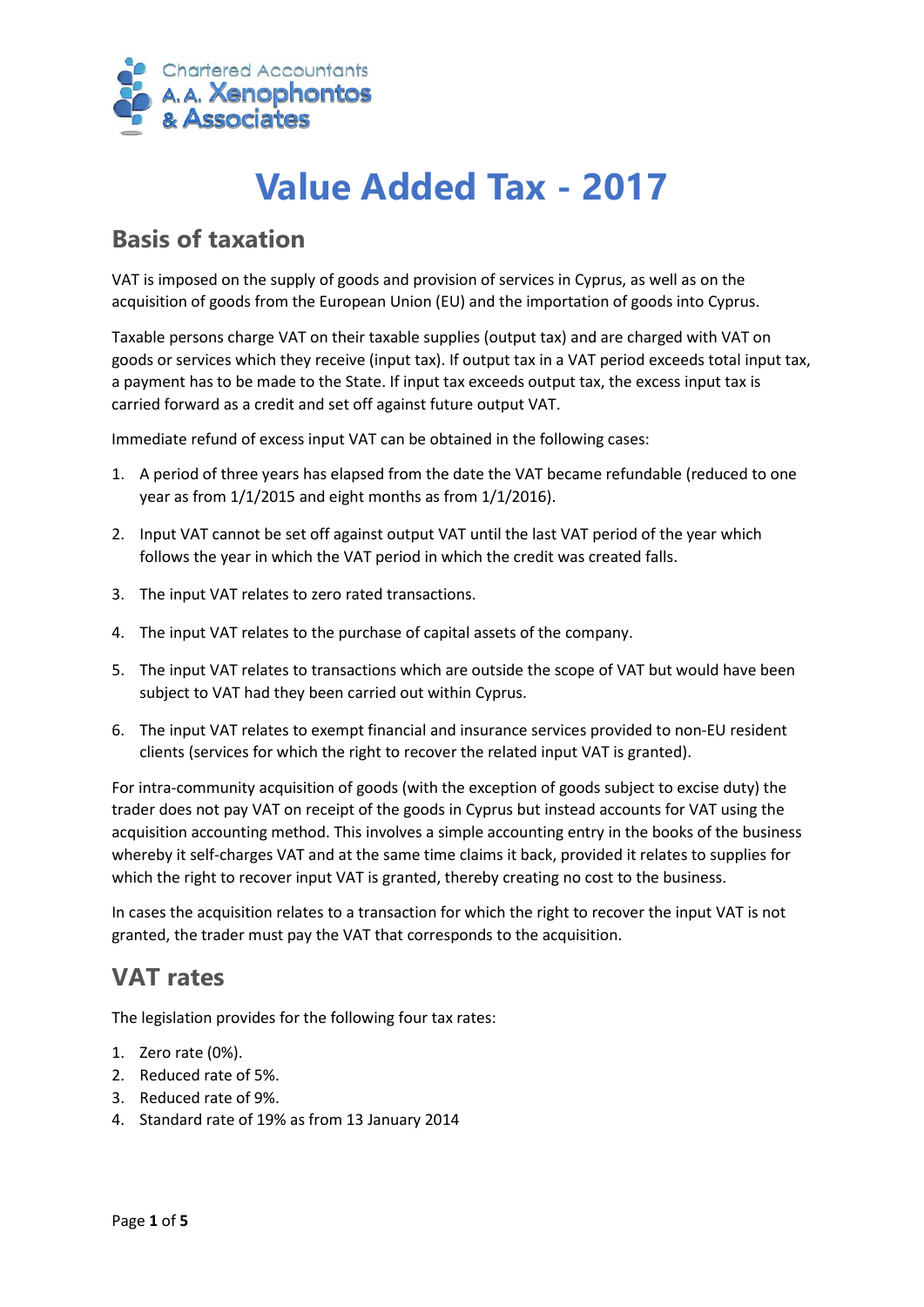

# **Exemptions**

Certain goods or services are exempt from VAT. They include:

- 1. The letting of immovable property (the letting of immovable property with the right of purchase is not exempt).
- 2. Most banking and financial services and insurance services.
- 3. Most hospital, medical and dental care services.
- 4. Certain cultural, educational and sports activities.
- 5. Supplies of real estate (except supply of buildings before their first use) including supplies of land and of second-hand buildings.
- 6. Postal services provided by the national postal authority.
- 7. Lottery tickets and betting coupons for football and horse racing.
- 8. Management services provided to mutual funds

#### **Imposition of the reduced rate of 5% on the acquisition and/or construction of residences for use as the primary and permanent place of residence**

The reduced rate of 5% applies to contracts that have been concluded from 1 October 2011 onwards provided they relate to the acquisition and/ or construction of residences to be used as the primary and permanent place of residence for the next 10 years.

Following a legislative amendment, the restriction that existed for the imposition of the reduced rate of VAT on the first 200 square meters for private residences up to 275 square meters no longer applies. Based on the amendment, the reduced rate of VAT of 5% applies on the first 200 square meters whereas for the remaining square meters as determined based on the building coefficient, the standard VAT rate is imposed.

The reduced rate is imposed only after obtaining a certified confirmation. The eligible person must submit an application on a special form, which will state that the house will be used as the primary and permanent place of residence. The applicant must attach a number of documents supporting the ownership rights on the property and evidencing the fact that the property will be used as the primary and permanent place of residence. The application must be filed prior to the actual delivery of the residence to the eligible person.

As from 8 June 2012, eligible persons include residents of non-EU Member States, provided that the residence will be used as their primary and permanent place of residence in the Republic.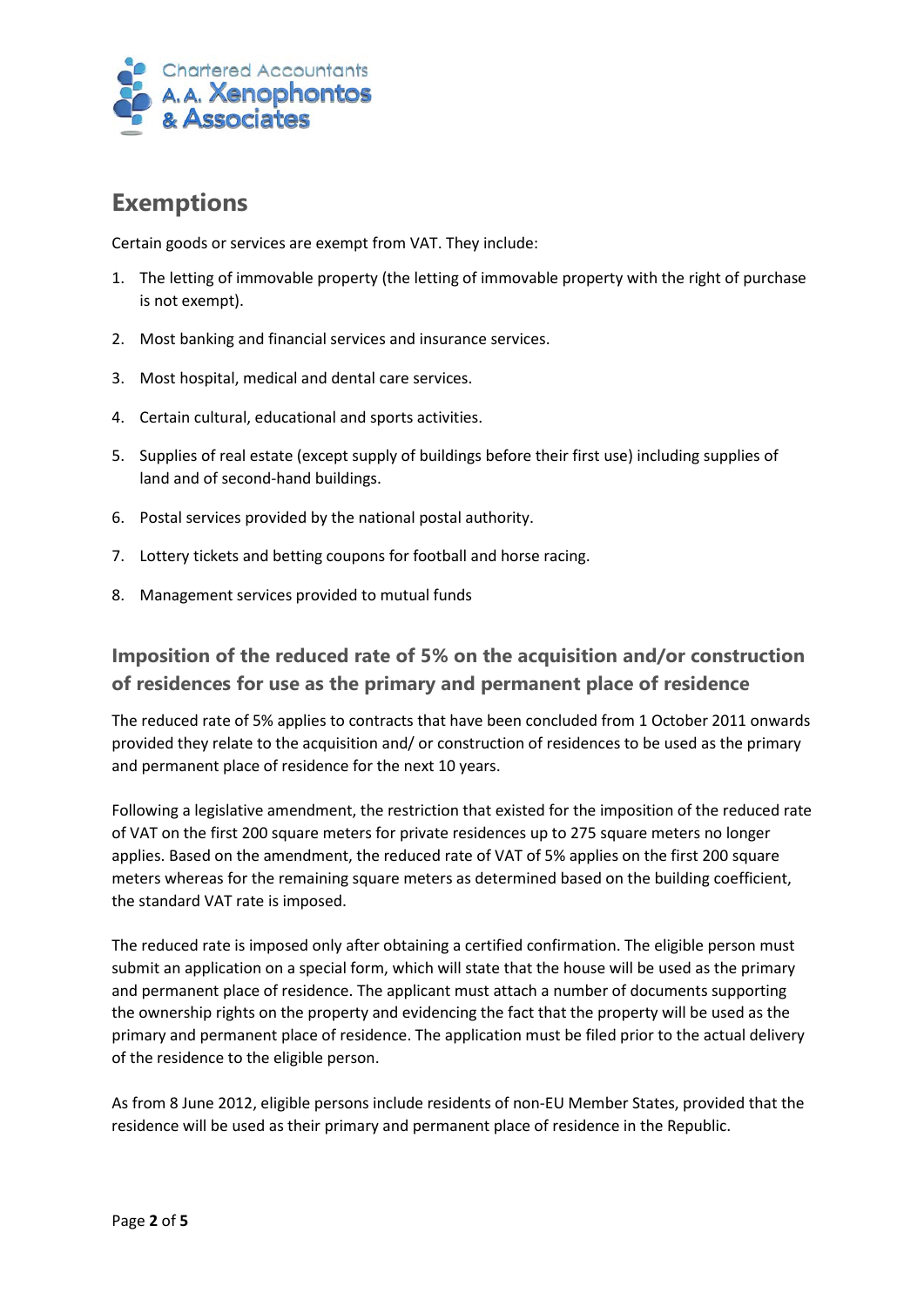

The documents supporting the ownership of the property must be submitted together with the application. The documents supporting the fact that the residence will be used as the primary and permanent place of residence (copy of telephone, water supply, electricity or municipal taxes bill) must be submitted within six months from the date on which the eligible person acquires possession of the residence.

The private residences must be used as the main and permanent place of residence for a period of 10 years.

A person who ceases to use the residence as his primary and permanent place of residence before the lapse of the 10-year period, must notify the Commissioner of Taxation within thirty days of ceasing to use the residence and pay the difference resulting from the application of the reduced and the standard rate of VAT attributable to the remaining period of 10 years for which the property will not be used as the main and primary place of residence.

In addition, based on the amendment, persons who have already acquired a residence on which the reduced VAT rate was imposed, can re-apply and acquire a new residence on which the reduced VAT rate will be imposed, irrespective of whether the 10-year prohibition period for using the residence provided for in the legislation has lapsed or not. A condition for this to apply is that in case the 10 year period of using the residence as the main and permanent place of residence has not lapsed, the persons must pay back to the Tax Department the difference in the VAT between the standard and reduced VAT rates applicable at the time of the acquisition or construction of the residence.

Persons who make a false statement to benefit from the reduced rate are required by law to pay the difference of the additional VAT due. Furthermore, the legislation provides that such persons are guilty of a criminal offence and, upon conviction, are liable to a fine, not exceeding twice the amount of the VAT due, or imprisonment up to 3 years or may be subject to both sentences.

# **Imposition of the reduced rate of 5% on the renovation and repair of private residences**

As from 4 December 2015, the renovation and repair of old private residences (for which a period of at least three years has elapsed from the date of their first use) is subject to VAT at the reduced rate of 5%, excluding the value of materials which constitute more than 50% of the value of the services.

In addition, as from 4 December 2015, the renovation and repair of old private residences (for which a period of at least three years has elapsed from the date of their first use) and which are used as the place of residence of vulnerable groups or residences that are used as the place of residence and which are located in remote areas are subject to VAT at the reduced rate of VAT of 5%.

# **Difference between zero rate and exempt supplies**

The difference between zero rate and exempt supplies is that businesses that make exempt supplies are not entitled to recover the VAT charged on their purchases, expenses or imports.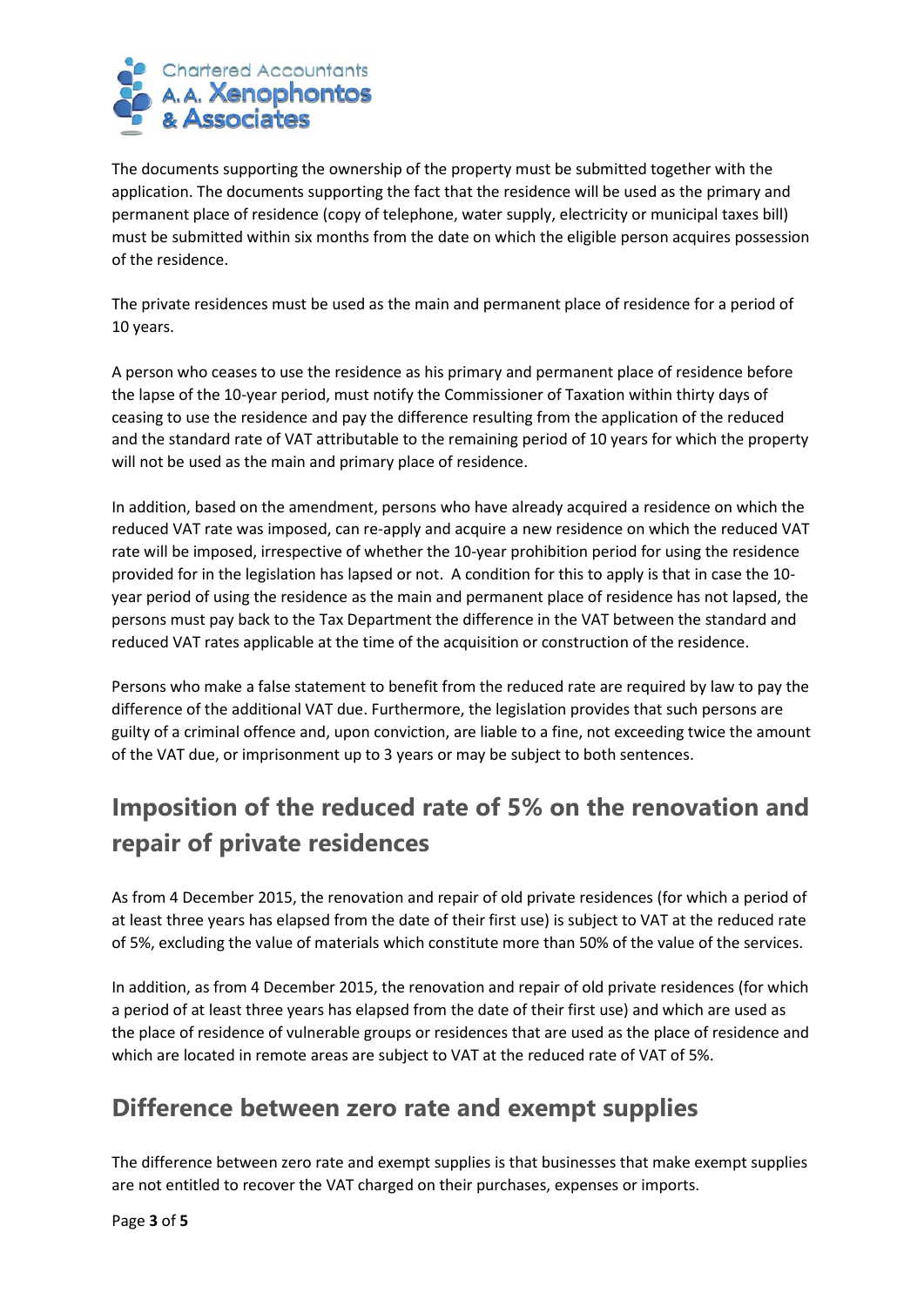

## **Irrecoverable input VAT**

As an exception to the general rule, input VAT cannot be recovered in a number of cases which include the following:

- 1. Acquisitions used for making exempt supplies.
- 2. Purchase, import or hire of saloon cars.
- 3. Entertainment and hospitality expenses (except those relating to employees and directors).

# **Registration**

Registration is compulsory for businesses with:

- (a) turnover subject to VAT in excess of  $E$ 15.600 during the 12 preceding months, or
- (b) expected turnover subject to VAT in excess of €15.600 within the next 30 days.

Businesses with turnover of less than €15.600 or with supplies that are outside the scope of VAT but for which the right to claim the amount of the related input VAT is granted, have the option to register on a voluntary basis.

An obligation for registration also arises for businesses which make acquisitions of goods from other EU Member States in excess of €10.251,61 during any calendar year.

In addition, as from 1 January 2010, an obligation for VAT registration arises for businesses engaged in the supply of intra-community services for which the recipient must account for VAT under the reverse charge provisions. No registration threshold exists for the provision of intra-community supplies of services.

Furthermore, an obligation for VAT registration arises for businesses carrying out economic activities from the receipt of services from abroad for which an obligation to account for Cyprus VAT under the reverse charge provision exists subject to the registration threshold of €15.600 per any consecutive 12-month period.

Exempted products and services and disposals of items of a capital nature are not taken into account for determining annual turnover for registration purposes.

Registration is effected by completing the appropriate application form.

# **VAT declaration - payment/ refund of VAT**

VAT returns must be submitted quarterly and the payment of the VAT must be made by the 10th day of the second month that follows the month in which the tax period ends.